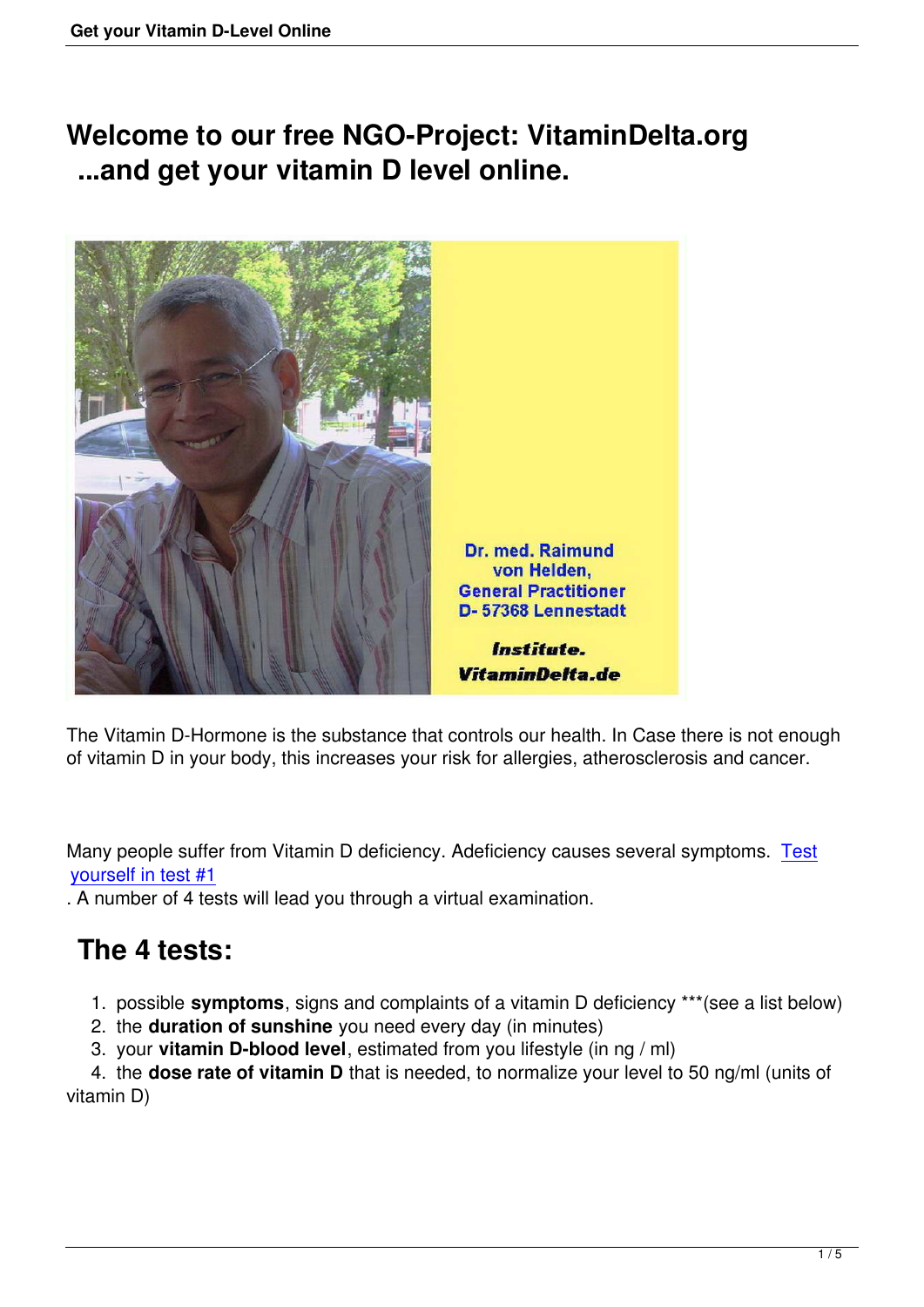Performing our test system shows you the power of vitamin D. The prevention of diseases with the supply of vitamin D ist the most effective way to protect your body. A a cost of about 20 \$ a year you will reduce your risk of cancer by about 50 %.

We wish you a good health !

Dr. med. Raimund von Helden

General Practitioner

Member of the international VITAMIN-D-RESEARCH-GROUP

57368 Lennestadt, Germany

(Test-Software: BF-Quiz - a Joomla -Extension)

### **Many thanks to John Cannell,**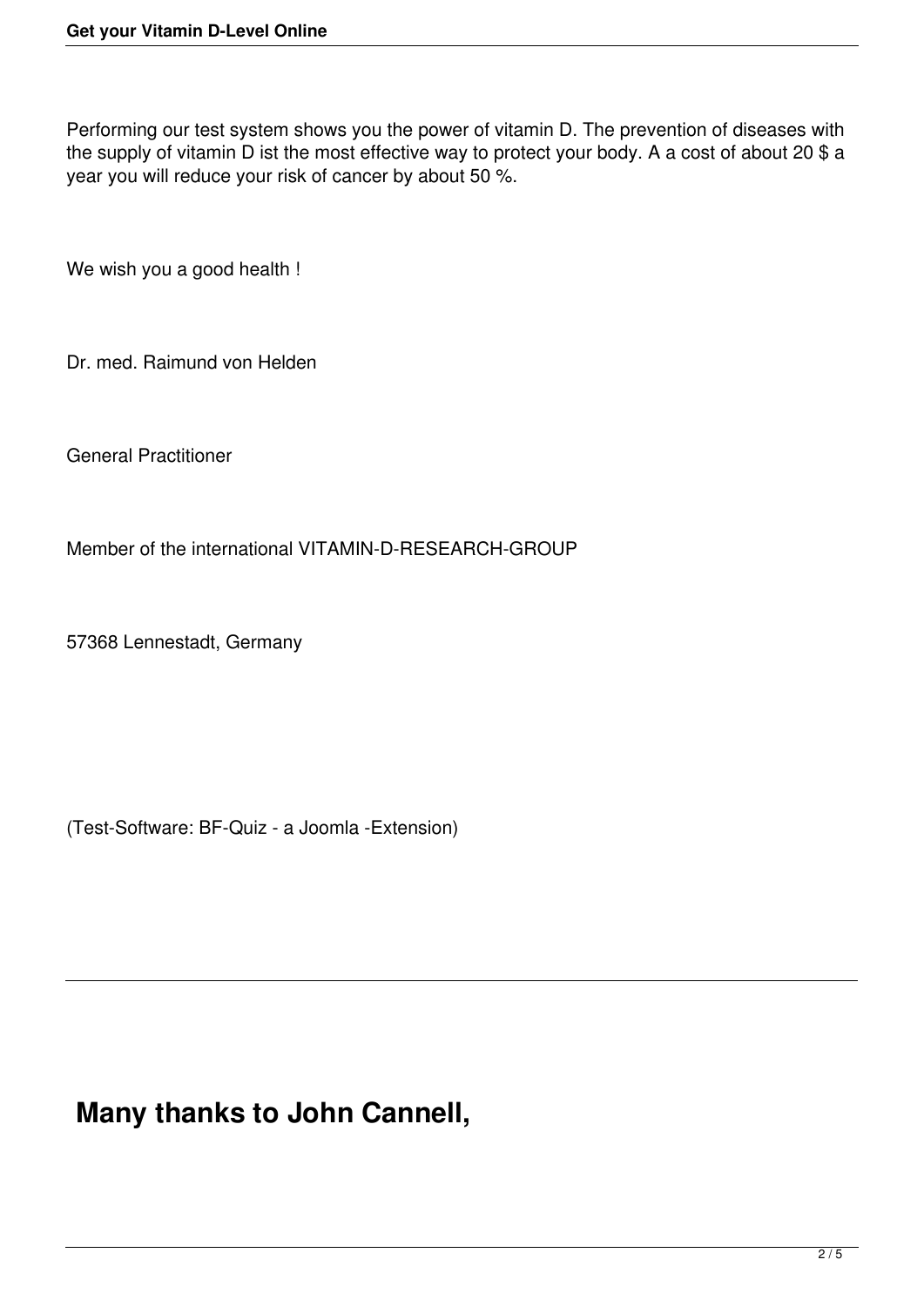who is one of the most prominent scientific promoter for the new knowledge of Vitamin D.

Read his free newsletter with exciting reports about cases and facts: http://www.vitamindcouncil.org/



Thank you John for the inspiring talks about the future of Vitamin D on the international workshop in Belgium.

# **Vitamin D gets an increasing number of hits**

Look what the google insight-tool tell us: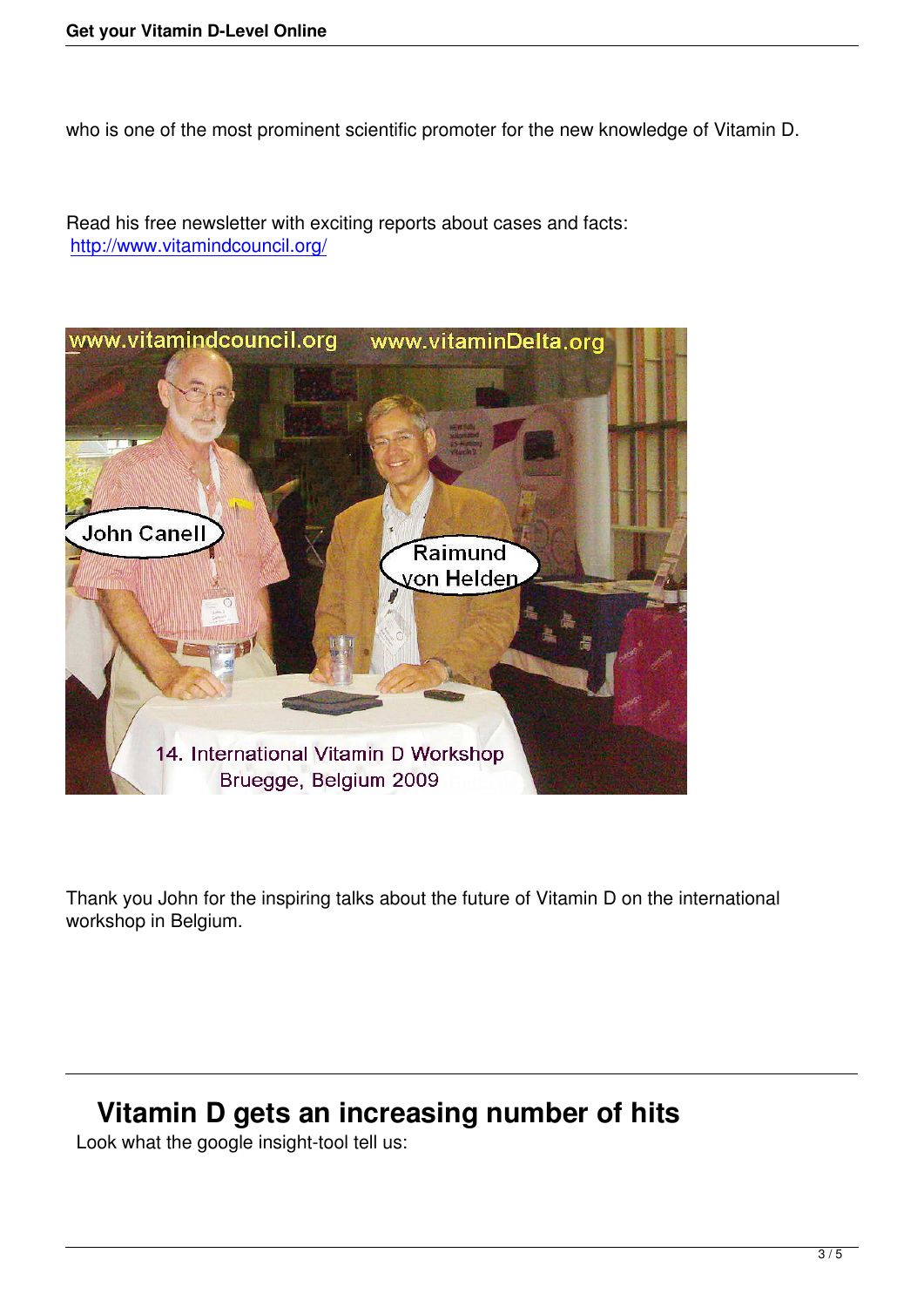# **\*\*\* A list of possible symptomy and signs of a vitamin D deficiency.**

Test #1 of this website will count your signs automatically step by step.

#### **It has been shown, that all these signs and symptoms can respond on a Vitamin D-Setup-Therapy.**



 - Fingernails small white spots, dots or cross lines: My fingernails have small white spots, dots or cross lines.

- Weakness: I often feel weak.
- Sadness: I often feel sad.
- Listlessness: I often feel listless.